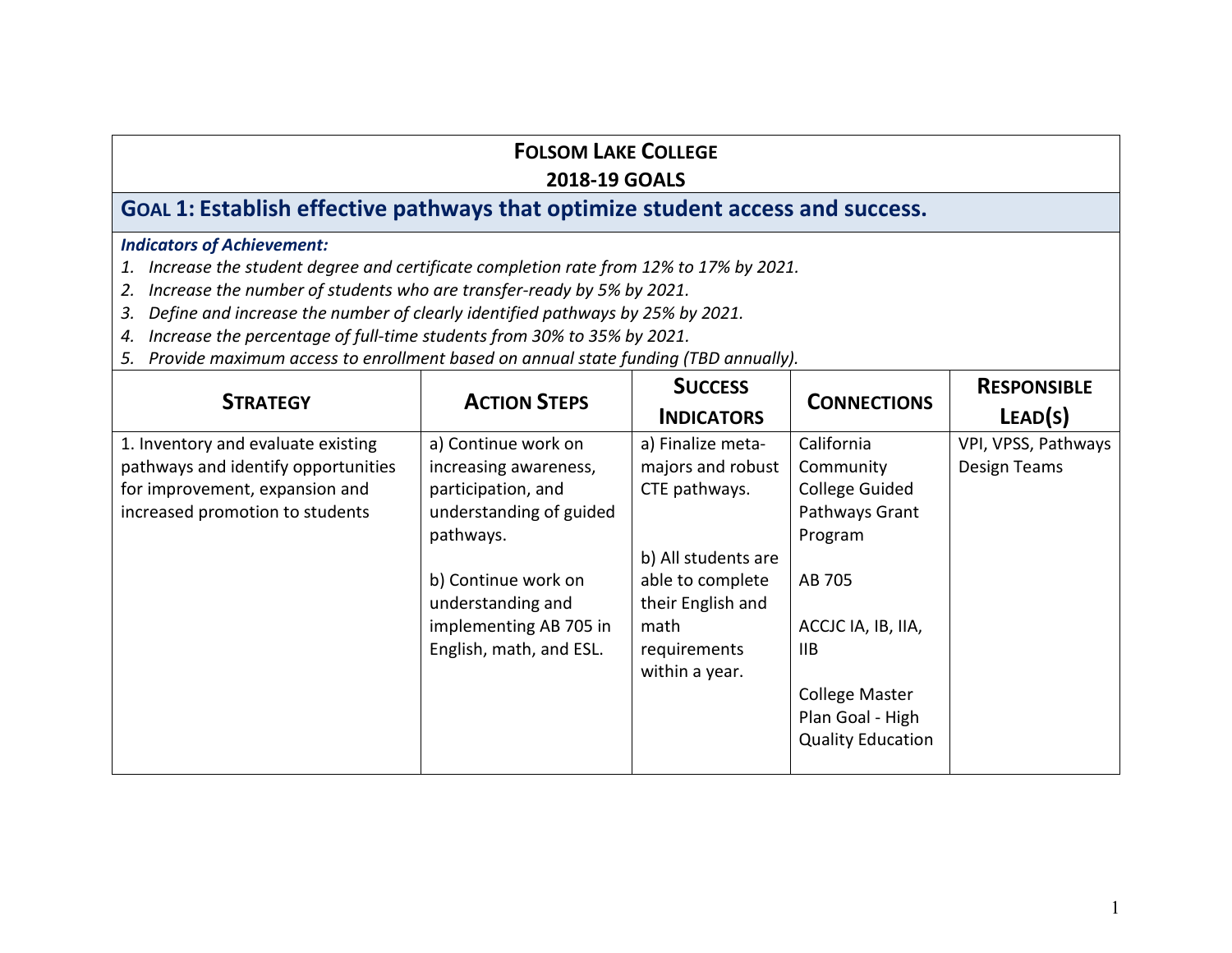| 2. Implement improved class<br>scheduling system to better meet<br>student needs                                                                      | Implement AdAstra, and<br>use predictive analytics<br>to continue to improve<br>scheduling.                                                                                                                                                                                | Students' needs<br>(based on data)<br>are used to build<br>the schedule.<br>Establish a<br>baseline for<br>student success<br>and align with the<br>measures for the<br>new funding<br>formula. | ACCJC IA, IB, IIA,<br><b>IIIC</b><br><b>College Master</b><br>Plan Goals - High<br>Quality Education,<br>and Innovation &<br>Technology | AdAstra<br>implementation<br>team, Enrollment<br>Management<br>Committee, Office<br>of Institutional<br>Research |
|-------------------------------------------------------------------------------------------------------------------------------------------------------|----------------------------------------------------------------------------------------------------------------------------------------------------------------------------------------------------------------------------------------------------------------------------|-------------------------------------------------------------------------------------------------------------------------------------------------------------------------------------------------|-----------------------------------------------------------------------------------------------------------------------------------------|------------------------------------------------------------------------------------------------------------------|
| 3. Promote communication channels<br>that increase awareness of course<br>offerings, deadlines, service,<br>programs, resources and events            | Develop student services<br>on ramping (on-<br>boarding, orientation,<br>assessment).                                                                                                                                                                                      | Campus and<br>community<br>awareness of<br>guided pathways.                                                                                                                                     | <b>ACCJC IIB</b><br><b>College Master</b><br>Plan Goal -<br>Student<br>Engagement                                                       | VPSS, VPI, Pathways<br>Design Team                                                                               |
| 4. Monitor student progress and<br>proactively engage with at-risk<br>students prior to key milestones (first<br>semester, 30 units, 70 units, etc.). | The Pathways Design<br>Team and Office of<br><b>Institutional Research</b><br>will host focus groups in<br>Fall 2018 for both<br>employees and students<br>as it relates to pathways,<br>engaging students, and<br>engaging employees in<br>supporting student<br>success. | Focus groups are<br>completed and<br>information used<br>to design student<br>centered<br>pathways.                                                                                             | ACCJC IB, IIA<br><b>College Master</b><br>Plan Goal - High<br><b>Quality Education</b>                                                  | VPSS, Pathways<br>Design Team, Office<br>of Institutional<br>Research                                            |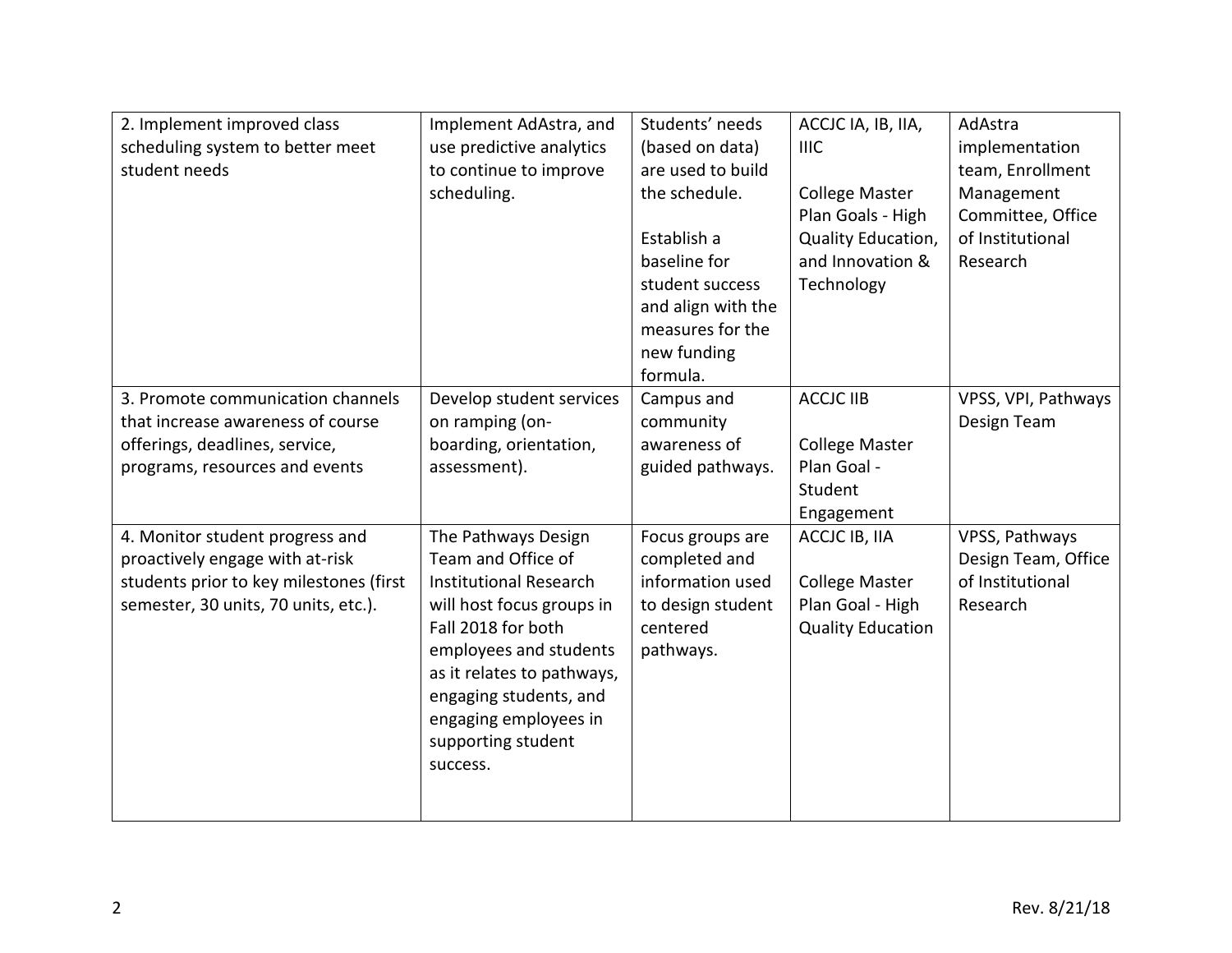| 5. Develop a comprehensive          | Redefine and restructure | Increased number   | <b>ACCJC IIB</b>      | <b>VPSS</b> |
|-------------------------------------|--------------------------|--------------------|-----------------------|-------------|
| recruitment and persistence plan to | outreach services to be  | of new applicants  |                       |             |
| achieve enrollment goals.           | more inclusive and       | who complete all   | <b>College Master</b> |             |
|                                     | comprehensive. [add      | steps to enroll by | Plan Goal -           |             |
|                                     | equity, more clear lang] | 5%.                | Student               |             |
|                                     |                          |                    | Engagement            |             |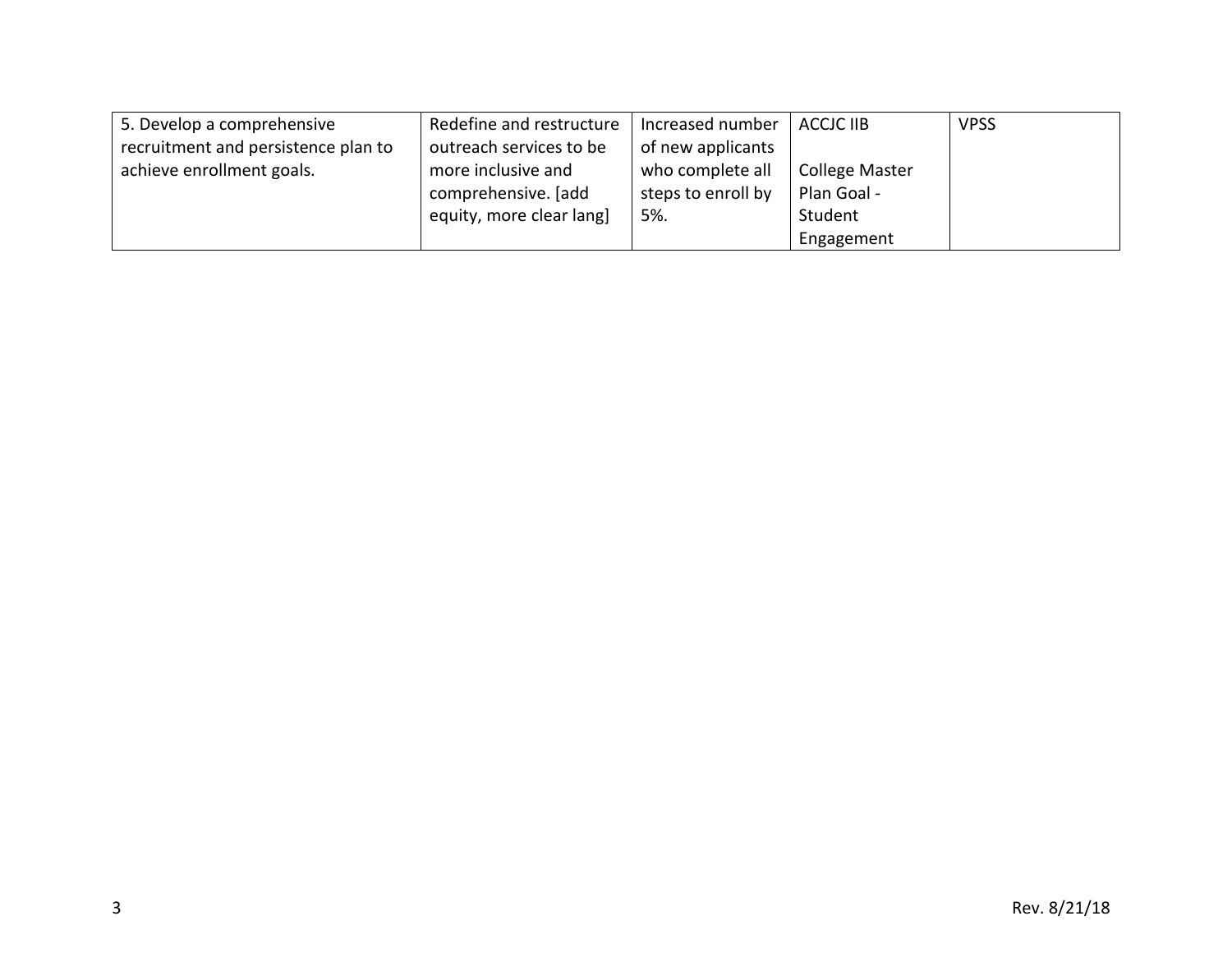## **FOLSOM LAKE COLLEGE 2018-19 GOALS**

# **GOAL 2: Ensure equitable academic achievement across all racial, ethnic, socioeconomic and gender groups.**

*Indicators of Achievement:* 

*1. Achieve 71% course success rate for each student group by 2021.*

*2. Achieve a 17% degree and certificate completion rate for each student group by 2021.* 

- *3. Achieve proportionality in transfer-ready preparation rates for each student group by 2021.*
- *4. Recruit faculty, staff and administrators to reflect the demographics of the District's service area.*
- *5. Increase enrollment rates among groups who are traditionally underrepresented in higher education within the District's service area.*

| <b>STRATEGY</b>                                                       | <b>ACTION STEPS</b>                                                                                                                                                                                         | <b>SUCCESS</b><br><b>INDICATORS</b>                                                                                                                                            | <b>CONNECTIONS</b>                                                                                                                               | <b>RESPONSIBLE</b><br>LEAD(S)                                                                                                                  |
|-----------------------------------------------------------------------|-------------------------------------------------------------------------------------------------------------------------------------------------------------------------------------------------------------|--------------------------------------------------------------------------------------------------------------------------------------------------------------------------------|--------------------------------------------------------------------------------------------------------------------------------------------------|------------------------------------------------------------------------------------------------------------------------------------------------|
| 1. Develop and use culturally relevant<br>curriculum and instruction. | Continue dialogue about<br>being student centered,<br>and what that means.<br>Continue to use what we<br>learned at CUE to have<br>dialogues about revising<br>the required hiring<br>training to go beyond | Faculty, staff, and<br>managers attend<br>the District hosted<br><b>CUE Faculty</b><br>Diversity training.<br>Revised job<br>descriptions and<br>hiring committee<br>training. | District Goal 3<br>ACCJC IA, IB, IIA,<br>IIIA, IIIB<br><b>College Master</b><br>Plan Goals - High<br>Quality Education,<br>Student<br>Engagement | Professional<br>Development;<br>Office of<br>Institutional<br>Research; Equity<br>Officer; Diversity,<br>Equity, and<br>Community<br>Committee |
|                                                                       | just compliance to<br>include equity<br>mindedness.                                                                                                                                                         |                                                                                                                                                                                |                                                                                                                                                  |                                                                                                                                                |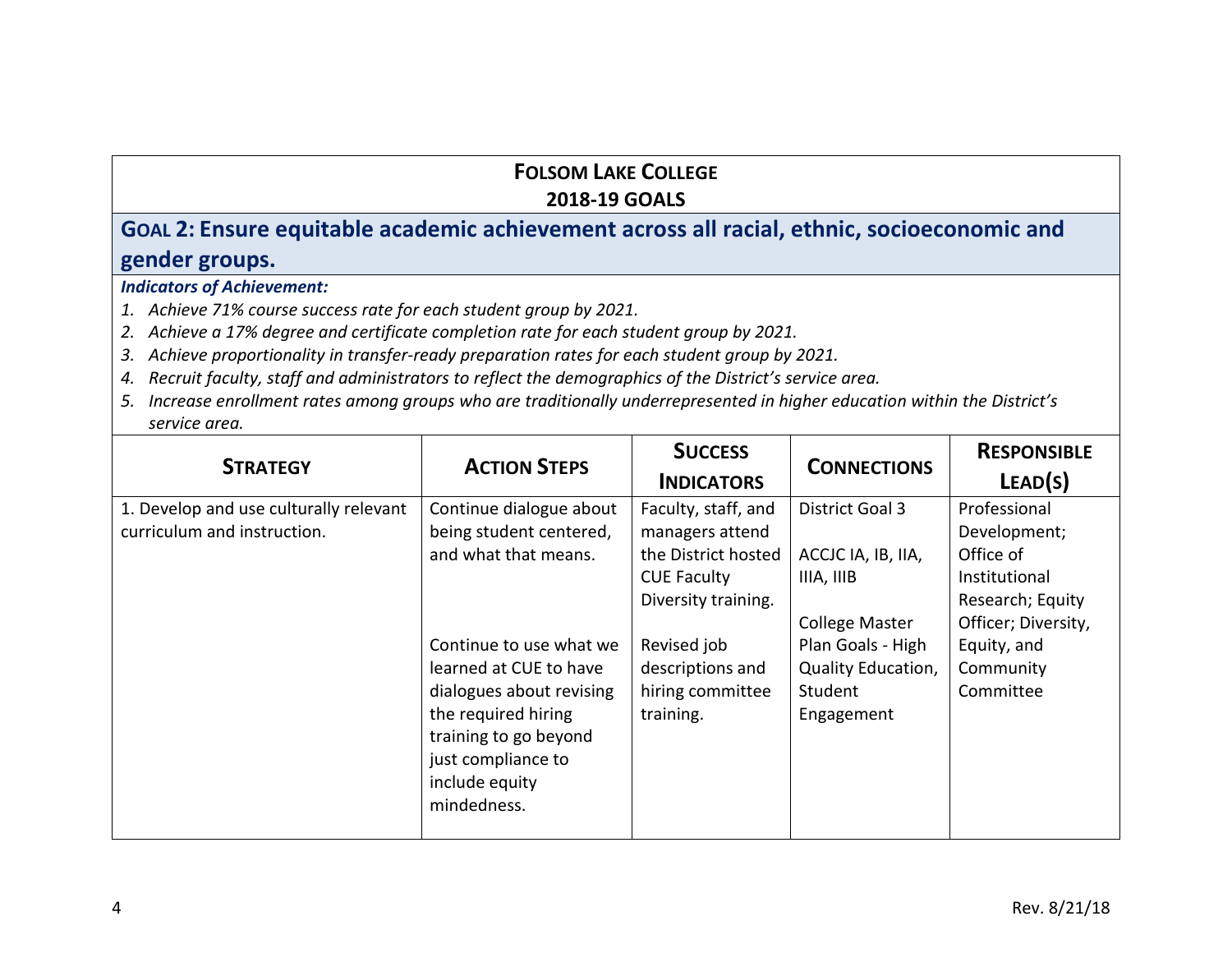|                                                                                                          | Establish a student<br>focused equity center.                                                                                                                                                                                                                                                                               | Resources for<br>culturally relevant<br>teaching are<br>provided through<br>the equity center,<br>and used in the<br>classroom.           |                                                                                           | <b>VPSS</b>                                             |
|----------------------------------------------------------------------------------------------------------|-----------------------------------------------------------------------------------------------------------------------------------------------------------------------------------------------------------------------------------------------------------------------------------------------------------------------------|-------------------------------------------------------------------------------------------------------------------------------------------|-------------------------------------------------------------------------------------------|---------------------------------------------------------|
| 2. Address the disproportionate<br>impact of assessment, placement and<br>prerequisites.                 | Continue work on<br>understanding and<br>implementing AB 705 in<br>English, math, and ESL.                                                                                                                                                                                                                                  | All students are<br>able to complete<br>their English and<br>math<br>requirements<br>within a year.                                       | AB 705<br>ACCJC IB, IIA, IIB<br><b>College Master</b><br>Plan - High Quality<br>Education | <b>VPI</b>                                              |
| 3. Promote courageous conversations<br>that address institutional barriers and<br>systems of oppression. | Fully implement a<br>student equity space<br>location on campus<br>Continue presentations<br>and workshops re: equity<br>for the campus<br>community. Including<br>discussions about<br>employee and student<br>demographics, and<br>students feeling<br>connected to staff and<br>faculty on campus who<br>look like them. | Establishment of<br>an equity center.<br>Increased<br>workshops,<br>trainings, and<br>college-wide<br>speakers on the<br>topic of equity. | ACCJC IIC, IIIA<br><b>College Master</b><br>Plan - High Quality<br>Education              | <b>VPSS</b><br>Professional<br>Development<br>Committee |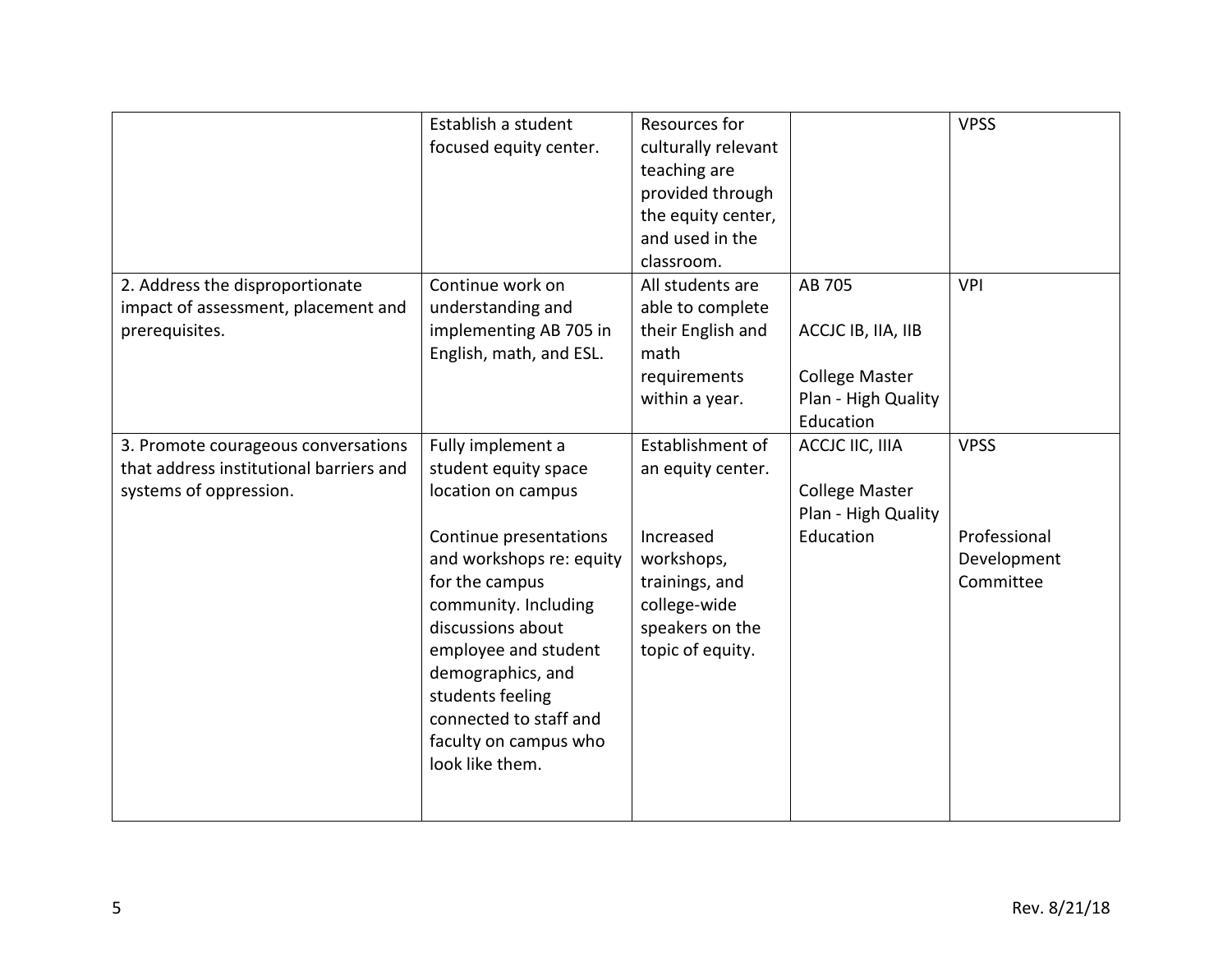| 4. Institute professional development    | Onboard the professional  | Development of      | ACCJC IIIA, IIIC      | Professional   |
|------------------------------------------|---------------------------|---------------------|-----------------------|----------------|
| programs that teach effective            | development               | an online           |                       | Development    |
| strategies for promoting inclusivity     | coordinator, and work     | repository.         | <b>College Master</b> | Committee      |
| and social justice as well as mitigating | with them to set up a     |                     | Plan - Innovation     |                |
| bias inside and outside the classroom.   | repository for various    |                     | & Technology          |                |
|                                          | college wide professional |                     |                       |                |
|                                          | development resources     |                     |                       |                |
|                                          | and trainings, including  |                     |                       |                |
|                                          | equity on campus.         |                     |                       |                |
|                                          |                           |                     |                       |                |
|                                          | Coordinate and support    | Development of a    |                       |                |
|                                          | trainings and             | college-wide        |                       |                |
|                                          | professional              | calendar of         |                       |                |
|                                          | development               | professional        |                       |                |
|                                          | opportunities.            | development         |                       |                |
|                                          |                           | events.             |                       |                |
| 5. Increase recruitment outreach to      | Revise the college        | College             | <b>ACCJC IIIA</b>     | Professional   |
| diversify applicant pools.               | description on the job    | descriptions are    |                       | Development    |
|                                          | announcements.            | revised through     | <b>College Master</b> | Committee, EEO |
|                                          |                           | an equity lens.     | Plan - High Quality   | Committee      |
|                                          |                           |                     | Education             | members        |
|                                          | Revise the hiring         | Hiring committee    |                       |                |
|                                          | committee training,       | training is revised |                       |                |
|                                          | including how to increase | to include equity   |                       |                |
|                                          | recruitment of diverse    | mindedness          |                       |                |
|                                          | candidates.               | concepts.           |                       |                |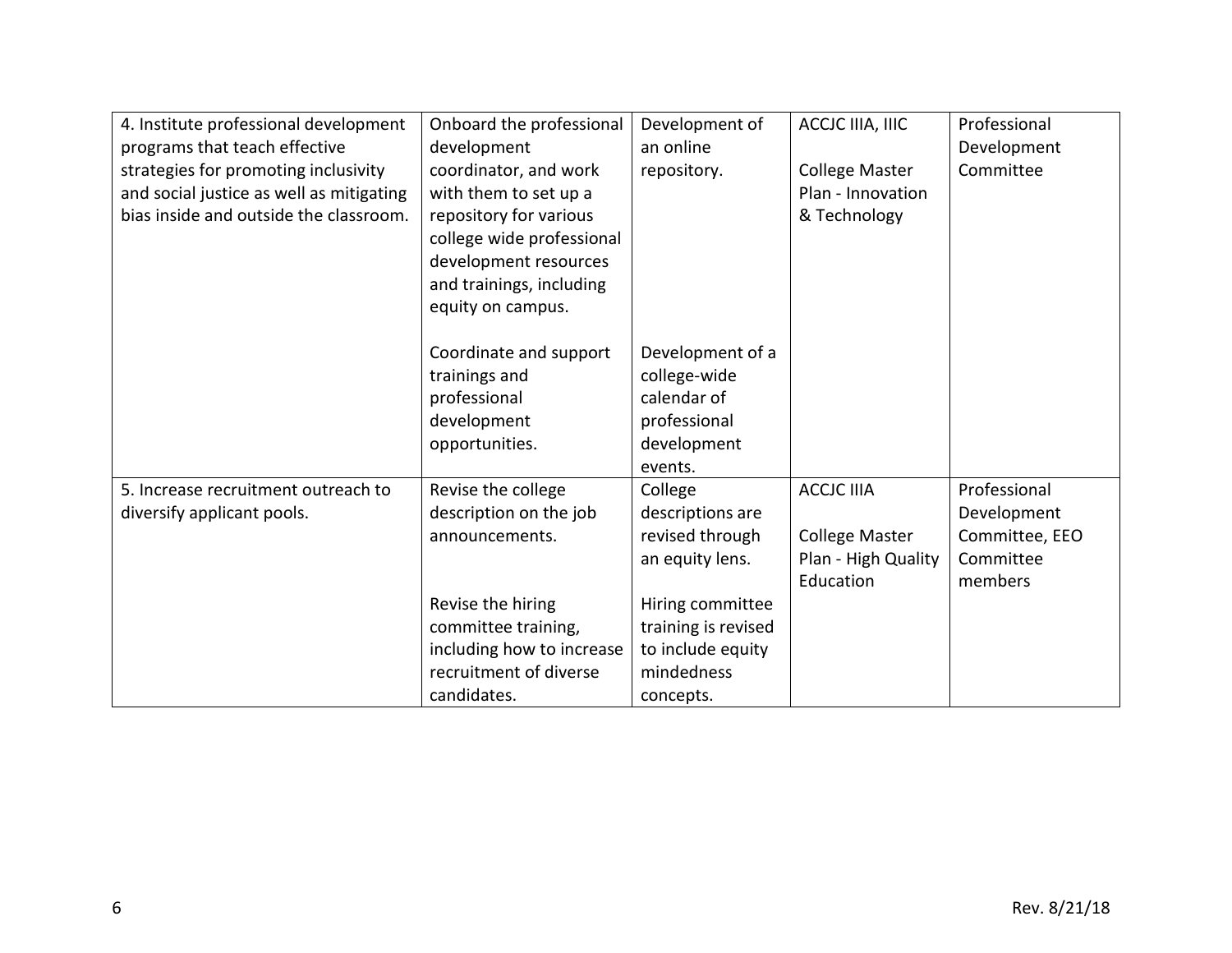## **FOLSOM LAKE COLLEGE**

### **2018-19 GOALS**

# **GOAL 3: Provide exemplary teaching and learning opportunities.**

- *1. Provide districtwide resources to ensure all new faculty have the opportunity to participate in a faculty academy at all four colleges by fall 2018.*
- *2. Increase student course success from 68% to 71% by 2021.*
- *3. Increase the number of students who say they feel "engagement with their learning experience" by 5% by 2021, as measured by the Community College Survey of Student Engagement.*

| <b>STRATEGY</b>                                                                                                                                                                   | <b>ACTION STEPS</b>                                                                                                                                                                                                        | <b>SUCCESS</b><br><b>INDICATORS</b>                                                                                       | <b>CONNECTIONS</b>                                                             | <b>RESPONSIBLE</b><br>LEAD(S)            |
|-----------------------------------------------------------------------------------------------------------------------------------------------------------------------------------|----------------------------------------------------------------------------------------------------------------------------------------------------------------------------------------------------------------------------|---------------------------------------------------------------------------------------------------------------------------|--------------------------------------------------------------------------------|------------------------------------------|
| 1. Collaborate with faculty to develop<br>a new faculty academy at each of the<br>colleges.                                                                                       | Continue to work on<br>institutionalizing the New<br>Faculty Academy.                                                                                                                                                      | New faculty<br>Academy is<br>institutionalized.                                                                           | <b>ACCJC IIIA</b><br><b>College Master</b><br>Plan - High Quality<br>Education | <b>VPI</b>                               |
| 2. Increase professional development<br>opportunities related to teaching<br>methods, equity, instructional<br>technology, discipline-specific<br>knowledge and student services. | Onboard the professional<br>development<br>coordinator, and work<br>with them to set up a<br>repository for various<br>college wide professional<br>development resources<br>and trainings, including<br>equity on campus. | Development of<br>an online<br>repository, and a<br>college-wide<br>calendar of<br>professional<br>development<br>events. | ACCJC IIIC<br><b>College Master</b><br>Plan - High Quality<br>Education        | Professional<br>Development<br>Committee |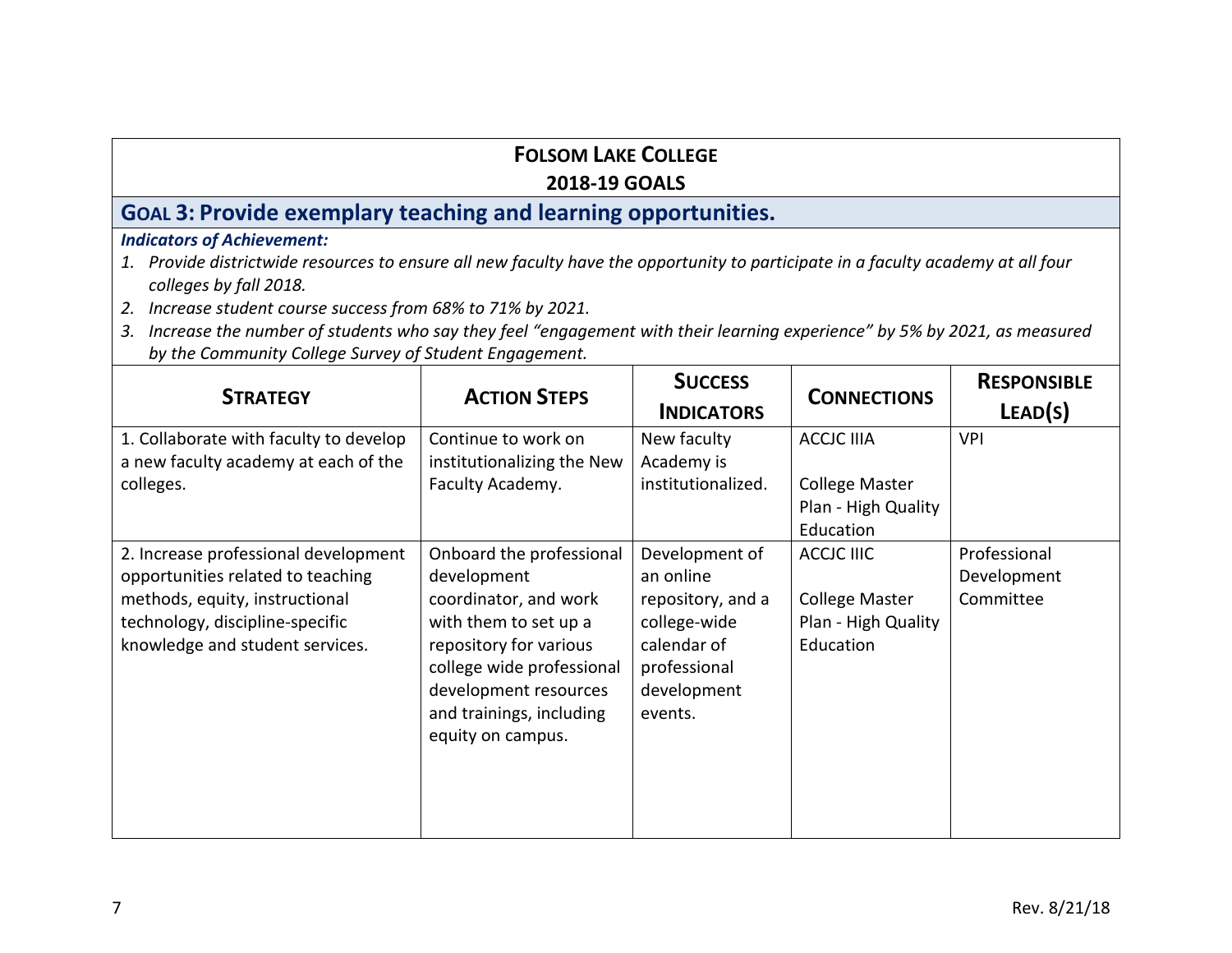| 3. Explore the personnel review and    | Provide trainings to      | Increased               | <b>ACCJC IIIA</b>     | VPI, VPSS, VPA  |
|----------------------------------------|---------------------------|-------------------------|-----------------------|-----------------|
| evaluation process to improve the      | deans, managers, and      | understanding of        |                       |                 |
| effectiveness of mentoring, peer input | supervisors regarding the | the personnel           | <b>College Master</b> |                 |
| and student evaluations.               | personnel review          | review process.         | Plan - High Quality   |                 |
|                                        | process.                  |                         | Education             |                 |
| 4. Ensure that all classroom           | See strategy 2.           | See strategy 2.         | <b>ACCJC IIIA</b>     | Professional    |
| personnel, with a focus on new and     |                           |                         |                       | Development     |
| adjunct faculty, have the necessary    |                           |                         | <b>College Master</b> | Committee       |
| resources to engage in improvement     |                           |                         | Plan - High Quality   |                 |
| of curriculum, teaching and learning.  |                           |                         | Education,            |                 |
|                                        |                           |                         | Student               |                 |
|                                        |                           |                         | Engagement            |                 |
| 5. Ensure each college has regular     | See strategy 2.           | See strategy 2.         | <b>ACCJC IIIA</b>     | Professional    |
| opportunities outside of FLEX to       |                           |                         |                       | Development     |
| support the scholarship of teaching    |                           |                         | <b>College Master</b> | Committee       |
| and learning.                          |                           |                         | Plan - High Quality   |                 |
|                                        |                           |                         | Education             |                 |
| 6. Provide resources to enhance        | Examine existing          | <b>Expanded support</b> | California Promise    | VPSS, Office of |
| student learning outcomes,             | structure and resources   | for RCC promise         | Program               | Institutional   |
| development and assessment.            | for the Rancho Cordova    | students. Use Ad        |                       | Research        |
|                                        | Promise Program and       | Astra for space         | <b>ACCJC IIIB</b>     |                 |
|                                        | determine what is         | managing                |                       |                 |
|                                        | needed to increase the    | capabilities.           | <b>College Master</b> |                 |
|                                        | number of students        |                         | Plan - High Quality   |                 |
|                                        | enrolling (i.e. year 3 -  |                         | Education             |                 |
|                                        | books or 2nd year free or |                         |                       |                 |
|                                        | other support services)   |                         |                       |                 |
|                                        |                           |                         |                       |                 |
|                                        | Update facilities master  | Plan prepared and       |                       | <b>VPA</b>      |
|                                        | plan.                     | shared.                 |                       |                 |
|                                        |                           |                         |                       |                 |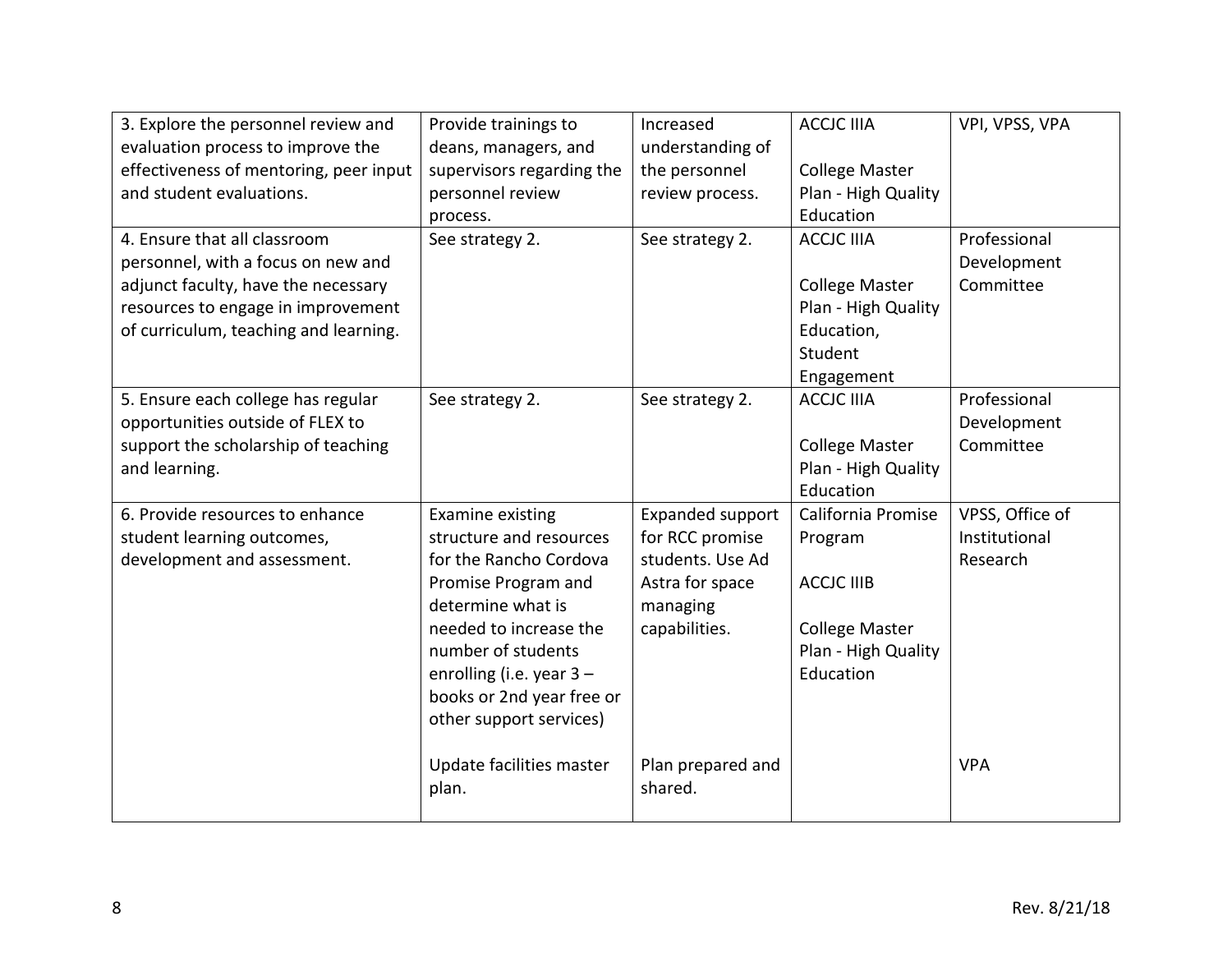| 7. Improve the assessment-for-        | Continue work on        | All students are  | AB 705                |                     |
|---------------------------------------|-------------------------|-------------------|-----------------------|---------------------|
| placement process through diagnostic  | understanding and       | able to complete  |                       | <b>VPI</b>          |
| assessment, multiple measures and     | implementing AB 705 in  | their English and | ACCJC IB, IIA, IIB    |                     |
| increased preparation prior to        | English, math, and ESL. | math              | <b>College Master</b> |                     |
| assessment.                           |                         | requirements      | Plan - High Quality   |                     |
|                                       |                         | within a year.    | Education             |                     |
| 8. Offer academic events, internships | See strategy 2.         |                   | ACCJC IIC             |                     |
| and other opportunities for teaching  |                         |                   |                       |                     |
| and learning outside the classroom.   | Establish an internship | Internship        | <b>College Master</b> |                     |
|                                       | program with the Harris | established, and  | Plan - High Quality   | CTE Dean and        |
|                                       | Center.                 | students placed   | Education,            | Harris Center Exec. |
|                                       |                         | into internship   | Student               | Director            |
|                                       |                         | assignments.      | Engagement            |                     |
|                                       |                         | Inclusion of      |                       |                     |
|                                       |                         | Makerspace and    |                       |                     |
|                                       |                         | outside employers |                       |                     |
|                                       |                         | as additional     |                       |                     |
|                                       |                         | resources.        |                       |                     |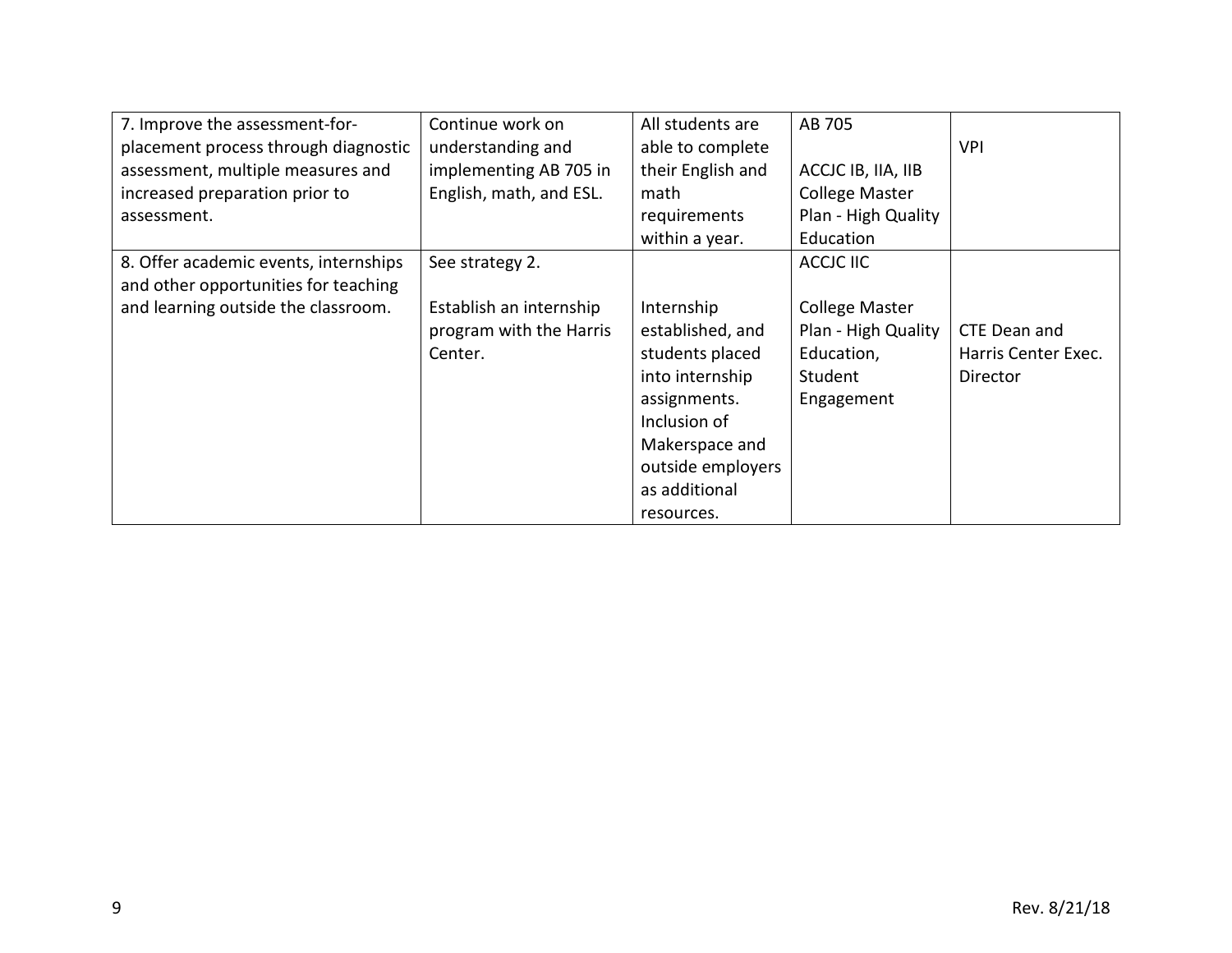### **FOLSOM LAKE COLLEGE 2018-19 GOALS**

# **GOAL 4: Lead the region in workforce development.**

- *1. Increase the number of students who participate in work-based learning experiences in their areas of study by 15% by 2021.*
- *2. Complete an enhanced industry alignment review of all CTE programs by 2021 to ensure the District is addressing regional workforce needs.*
- *3. Increase the number of completers and skills builders who secure employment at a living wage by 10% by 2021.*
- 4. *Increase external funding by 50% by 2021 to support workforce and economic development.*

|                                  |                            | <b>SUCCESS</b>      |                       | <b>RESPONSIBLE</b> |
|----------------------------------|----------------------------|---------------------|-----------------------|--------------------|
| <b>STRATEGY</b>                  | <b>ACTION STEPS</b>        | <b>INDICATORS</b>   | <b>CONNECTIONS</b>    | LEAD(S)            |
| 1. Develop regional advisory     | Continue work with         | Agendas and         | Strong Workforce/     | <b>CTE Dean</b>    |
| committees by industry sector to | Valley Vision and regional | minutes             | Perkins               |                    |
| inform the program development   | stakeholders to develop    | demonstrate         |                       |                    |
| process.                         | robust advisory boards to  | robust and active   | ACCJC IA, IIA         |                    |
|                                  | support current and new    | regional advisory   |                       |                    |
|                                  | CTE programming.           | committees.         | <b>College Master</b> |                    |
|                                  |                            | Recommendation      | Plan Goals - High     |                    |
|                                  |                            | s for improvement   | Quality Education,    |                    |
|                                  |                            | are considered      | Community             |                    |
|                                  |                            | and incorporated.   | Engagement            |                    |
| 2. Assess current CTE program    | Utilize CCCCO              | <b>FLC CE</b>       | Strong Workforce/     | <b>CTE Dean</b>    |
| offerings and align them with    | Launchboard, Centers of    | programming         | Perkins               |                    |
| emerging and current regional    | <b>Excellence, Deputy</b>  | aligned to regional |                       |                    |
| industry needs.                  | Sector Navigators,         | need as identified  | ACCJC IA, IIA, IIIC   |                    |
|                                  | Community input, and       | by increased        |                       |                    |
|                                  | other related resources    | student             | <b>College Master</b> |                    |
|                                  | to identify emerging and   | enrollments and     | Plan - High Quality   |                    |
|                                  | current regional industry  | job placements.     | Educ., Community      |                    |
|                                  | needs.                     |                     | Engagement            |                    |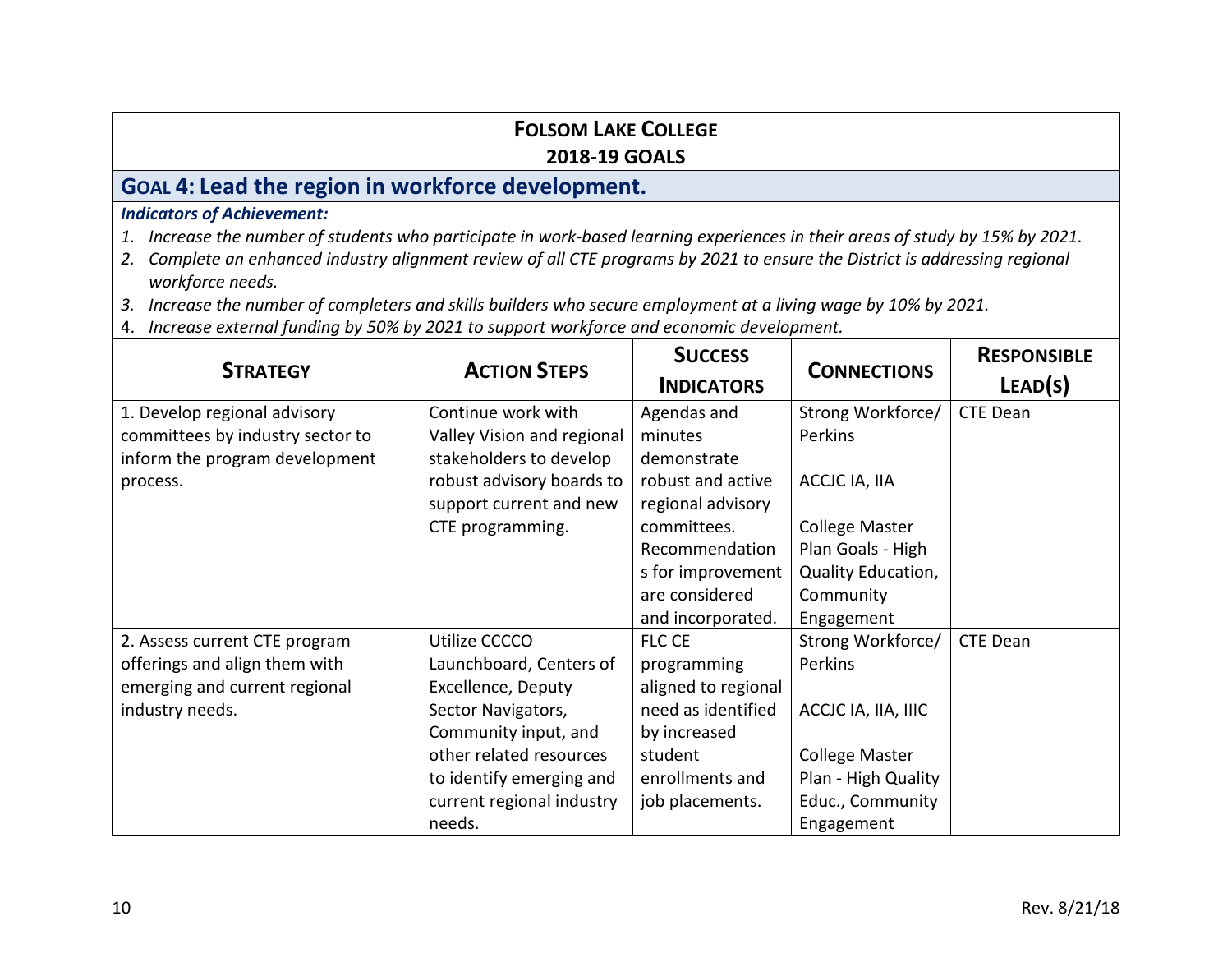| 3. Increase dual enrollment for CTE<br>programs.                                                                                    | Complete concurrent<br>and/or dual enrollment<br>agreements with feeder<br>high schools.<br>Explore AB288 or middle<br>college for El Dorado<br>County.                                                                                                                              | Active dual<br>enrollment<br>program with our<br>feeder<br>high schools                         | AB 288<br>Strong Workforce/<br>Perkins<br><b>ACCJC IIA</b><br><b>College Master</b><br>Plan Goals - High<br>Quality Education,<br>Community<br>Engagement | <b>VPI</b><br>CTE Dean/EDC<br>Dean/RCC Dean |
|-------------------------------------------------------------------------------------------------------------------------------------|--------------------------------------------------------------------------------------------------------------------------------------------------------------------------------------------------------------------------------------------------------------------------------------|-------------------------------------------------------------------------------------------------|-----------------------------------------------------------------------------------------------------------------------------------------------------------|---------------------------------------------|
| 4. Expand work-based internships and<br>learning opportunities by integrating<br>these activities into CTE courses and<br>programs. | Continue collaboration<br>with CTE and<br>Makerspace, and work<br>with MakerSpace in<br>development of short-<br>term, project-based<br>internships.<br>Leverage current<br>relationships and<br>develop strategic<br>integration in college<br>activities with local<br>businesses. | Increased traffic<br>into the<br>MakerSpace and<br>partnerships with<br>external<br>businesses. | <b>CCC Maker</b><br>Initiative<br>Doing What<br>Matters<br><b>ACCJC IIA</b><br><b>College Master</b><br>Plan Goals - High<br><b>Quality Education</b>     | <b>VPI</b>                                  |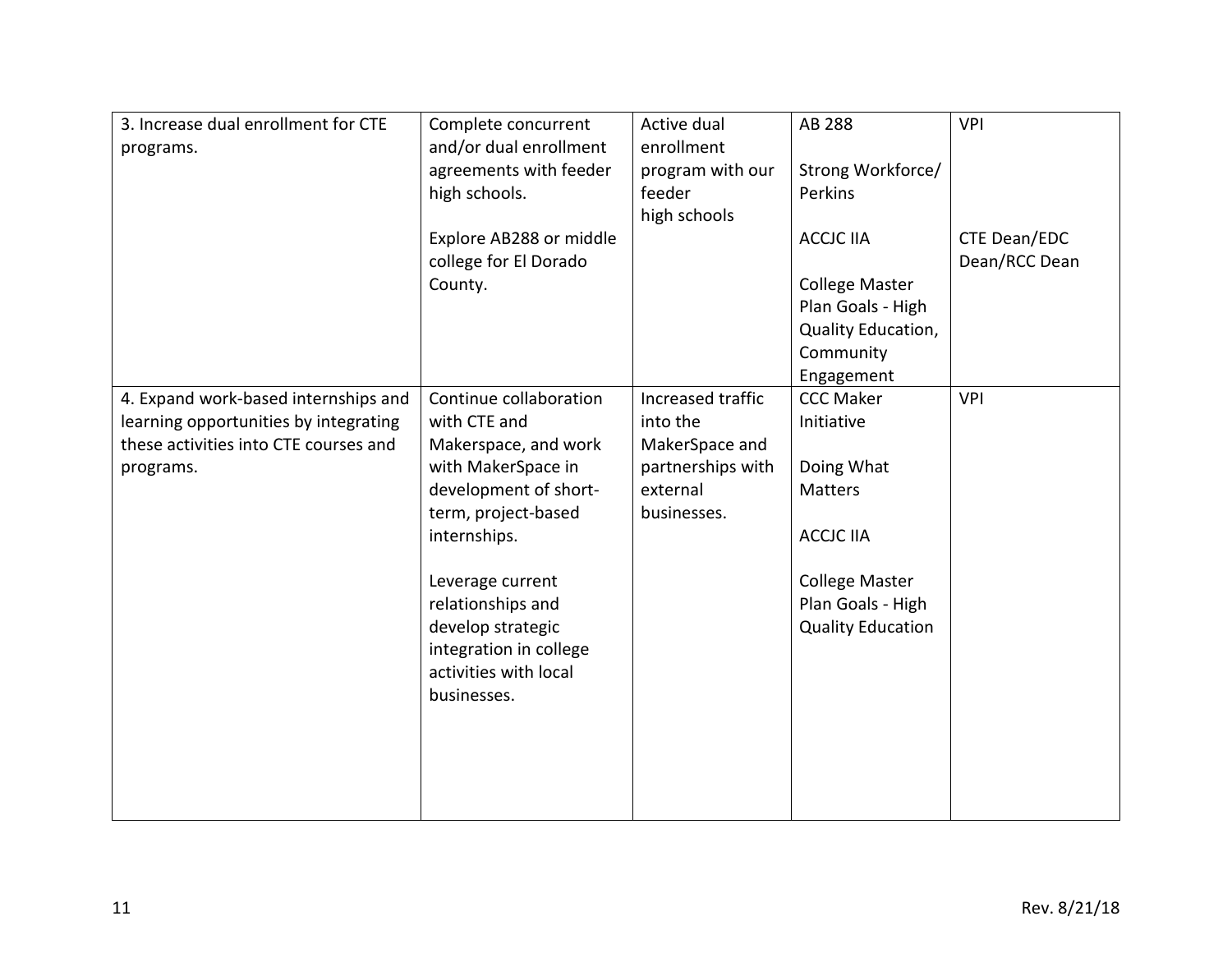| 5. Increase marketing of CTE        | Continue aggressive local | <b>Increased CTE</b> | Strong Workforce/     | CTE Dean |
|-------------------------------------|---------------------------|----------------------|-----------------------|----------|
| programs to students, employers and | high school outreach      | enrollment by 5%.    | Perkins               |          |
| community partners.                 | through our CTE           |                      |                       |          |
|                                     | Outreach Specialist.      |                      | <b>ACCJC IIA</b>      |          |
|                                     |                           |                      |                       |          |
|                                     | Participate in new CTE    |                      | <b>College Master</b> |          |
|                                     | regional marketing        |                      | Plan Goals - High     |          |
|                                     | campaign (3Fold).         |                      | Quality Education,    |          |
|                                     |                           |                      | Community             |          |
|                                     | Develop Call Center       | Call Center          | Engagement            |          |
|                                     | position in collaboration | Established.         |                       |          |
|                                     | with student services.    |                      |                       |          |
| 6. Increase support for CTE job     | Continue work with SETA   | CTEOS data           | Strong Workforce/     | CTE Dean |
| placement services.                 | Job Developer to place    | demonstrates         | Perkins               |          |
|                                     | students in jobs post     | year over year       |                       |          |
|                                     | completion of             | improvement in       | ACCJC IIA, IIIB       |          |
|                                     | certificate/degree.       | wage gains and       |                       |          |
|                                     | Stimulate job             | employment in        | <b>College Master</b> |          |
|                                     | opportunities on campus   | field closely        | Plan Goals - High     |          |
|                                     | and in community          | related to           | Quality Education,    |          |
|                                     | leveraging recently hired | program of study.    | Community             |          |
|                                     | Job Developer (Campus     |                      | Engagement            |          |
|                                     | and Community).           |                      |                       |          |
|                                     |                           |                      |                       |          |
|                                     |                           |                      |                       |          |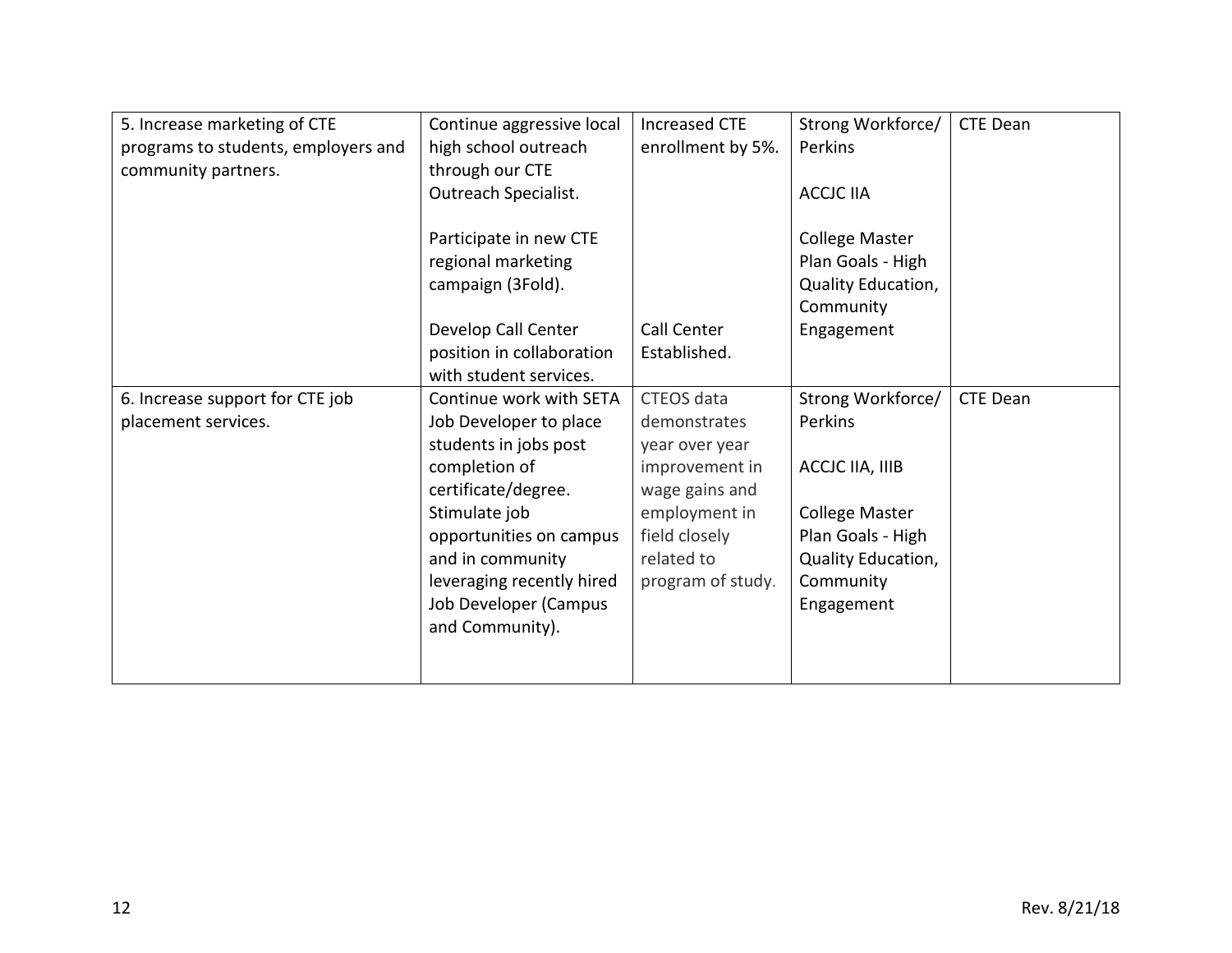## **FOLSOM LAKE COLLEGE**

### **2018-19 GOALS**

# **GOAL 5: Foster an outstanding working and learning environment.**

- *1. Increase employee satisfaction by 5% as measured by the biennial District Employee Satisfaction Survey to be conducted in spring 2017, 2019 and 2021.*
- *2. Increase the number of employees who participate in safety training programs by 25% by 2018.*
- *3. Complete the implementation of the District's 2016 Five-Year Technology Plan by 2021.*
- *4. Expand and enhance a comprehensive wellness program by 2018.*
- *5. Produce an Annual Sustainability Report that highlights District efforts and results beginning in 2017.*

| <b>STRATEGY</b>                                                                                                                                                                 | <b>ACTION STEPS</b>                                                                                                                                                                                                        | <b>SUCCESS</b><br><b>INDICATORS</b>                                                                                       | <b>CONNECTIONS</b>                                                                          | <b>RESPONSIBLE</b><br>LEAD(S)            |
|---------------------------------------------------------------------------------------------------------------------------------------------------------------------------------|----------------------------------------------------------------------------------------------------------------------------------------------------------------------------------------------------------------------------|---------------------------------------------------------------------------------------------------------------------------|---------------------------------------------------------------------------------------------|------------------------------------------|
| 1. Increase staff and manager<br>participation in professional<br>development activities.                                                                                       | Onboard the professional<br>development<br>coordinator, and work<br>with them to set up a<br>repository for various<br>college wide professional<br>development resources<br>and trainings, including<br>equity on campus. | Development of<br>an online<br>repository, and a<br>college-wide<br>calendar of<br>professional<br>development<br>events. | <b>ACCJC IIIA</b><br><b>College Master</b><br>Plan Goals - High<br><b>Quality Education</b> | Professional<br>Development<br>Committee |
| 2. Encourage broader participation in<br>safety, health and wellness programs<br>and explore developing employee<br>incentives for engaging in health and<br>wellness programs. | See strategy 1.                                                                                                                                                                                                            |                                                                                                                           | ACCJC IIIA, IIIC<br><b>College Master</b><br>Plan Goals - High<br><b>Quality Education</b>  | Professional<br>Development<br>Committee |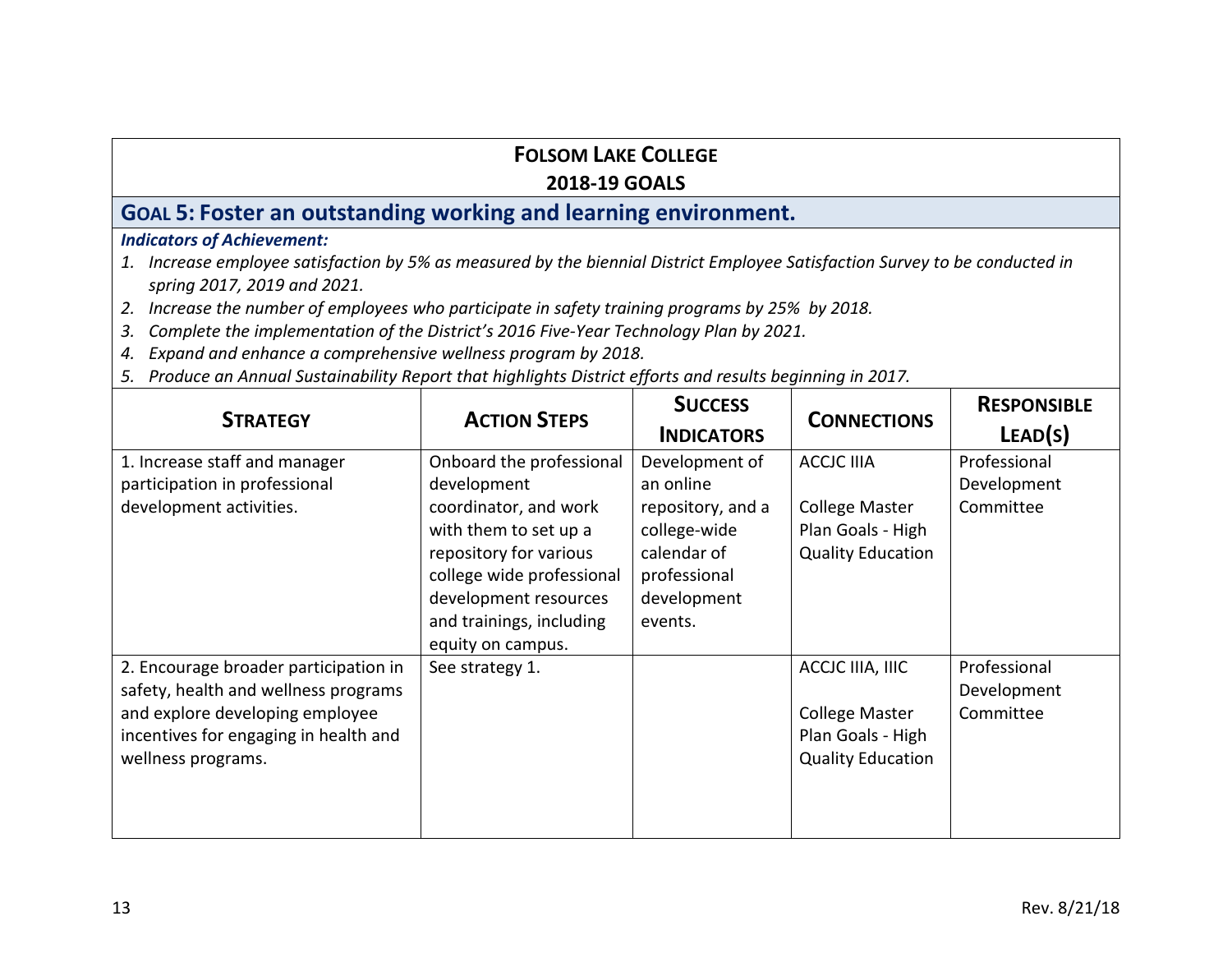| 3. Support leadership and career<br>pathways for interested employees by<br>utilizing professional development<br>inventories and assessment tools and<br>identifying cross-training and<br>mentorship opportunities. | See strategy 1.                                                                                                                     |                                                                                       | <b>ACCJC IIIA</b><br><b>College Master</b><br>Plan Goals - High<br><b>Quality Education</b> | Professional<br>Development<br>Committee                           |
|-----------------------------------------------------------------------------------------------------------------------------------------------------------------------------------------------------------------------|-------------------------------------------------------------------------------------------------------------------------------------|---------------------------------------------------------------------------------------|---------------------------------------------------------------------------------------------|--------------------------------------------------------------------|
| 4. Coordinate and communicate<br>college sustainability efforts to further<br>implement best practices across the<br>District.                                                                                        | Improve communication<br>of sustainability efforts<br>across all constituency<br>groups.                                            | Regular<br>sustainability<br>messaging in<br>internal and<br>external<br>newsletters. | ACCJC IIIB, IVA<br><b>College Master</b><br>Plan Goals -<br>Innovation &<br>Technology      | <b>Public Information</b><br>Services<br>Office/VPA/<br>Operations |
| 5. Complete and implement a District<br>Technology Plan.                                                                                                                                                              | Review and revise (as<br>needed) FLC's<br>Technology plan,<br>including emerging<br>technology needs for DE<br>and online services. | FLC's Technology<br>needs identified<br>and plan updated,<br>as needed.               | <b>ACCJC IIIC</b><br><b>College Master</b><br>Plan Goals -<br>Innovation &<br>Technology    | Technology<br>Committee/VPA                                        |